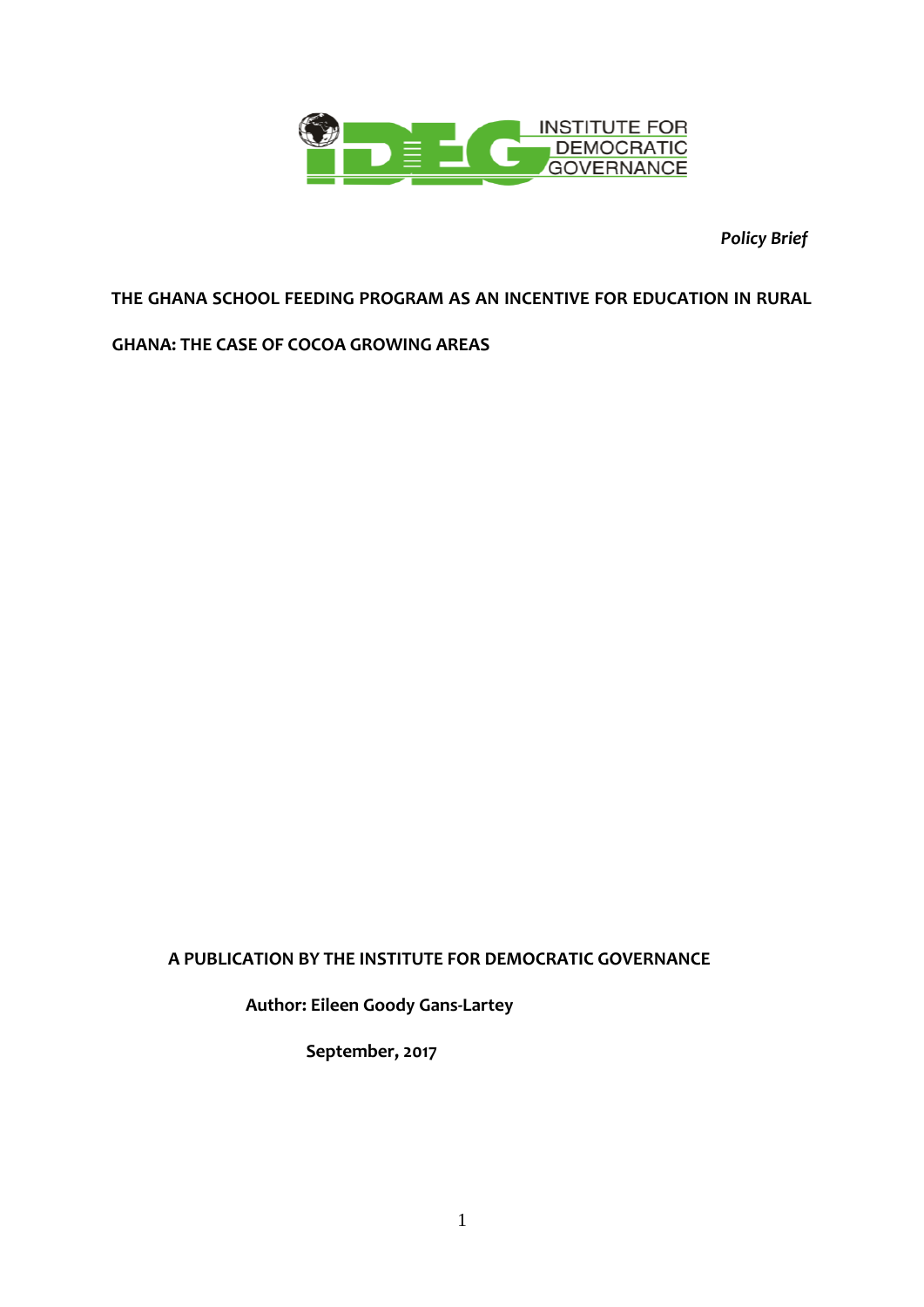# **Table of Contents**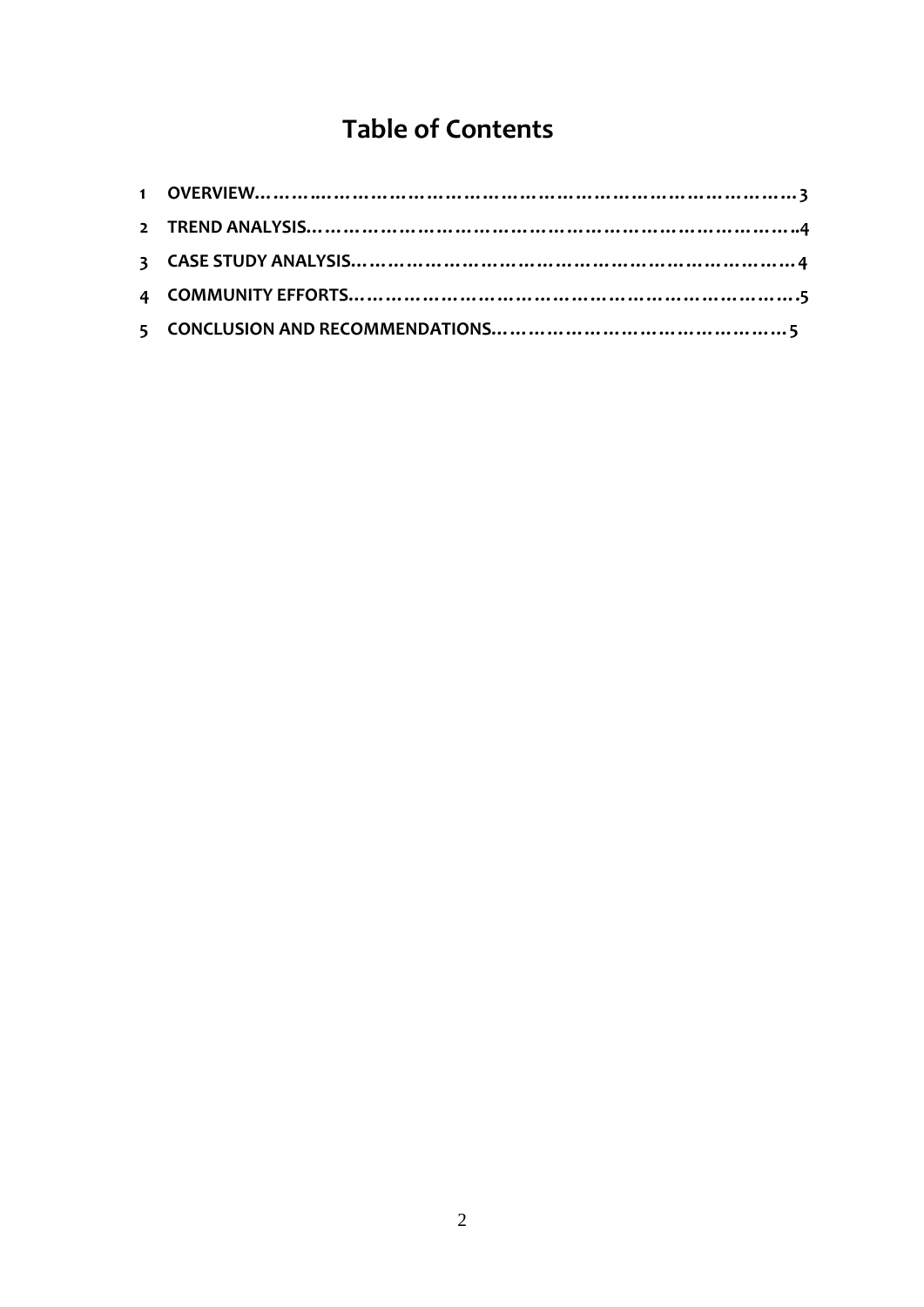#### **1.0 OVERVIEW**

The Ghana School Feeding Program (GSFP) which started in 2005 is an initiative of the Comprehensive African Agricultural Development Program (CAADP). This initiative was conceptualized and subsequently implemented in the bid to enhance food security, abate poverty and hunger, boost domestic food production in deprived communities as well as increase access to basic education.

The concept of the programme is to provide children in selected public primary schools and kindergartens in the poorest areas of the country with one hot, nutritious meal per day, using locally-grown foodstuffs with the aim of spending 80% of the feeding costs in the local communities.

Accordingly, GSFP provides an opportunity to pursue Ghana's commitment to the Sustainable Development Goals (SDGs). Goal 1 which seeks to end poverty in all its forms everywhere and Goal 2, which aims at ending hunger, achieving food security and improved nutrition while promoting sustaining agriculture fall within this purview. Goal 4, which seeks to ensure inclusive and equitable quality education opportunities, is very important as it seeks to enhance access of girls and boys to quality early childhood development and ensure their access to safe, nutritious and sufficient food all year round.

## **2.0 TREND ANALYSIS**

The pilot phase ended in 2006 covering 64,775 beneficiary pupils. The first phase was rolled out in 2007 and spanned a period of four (4) years (2007-2010). The number of beneficiary pupils at the inception of the first phase was 413,498. In 2008 the number rose to 441,189 pupils. By 2009, coverage had reached 580,025 pupils. At the end of 2009/10 academic year, beneficiary pupils had shot up to 697,416, indicating a consistent upward rise over the period and currently, covers about 5,285 public basic schools in 216 districts with a total enrolment of over 1,728,681 pupils across the country.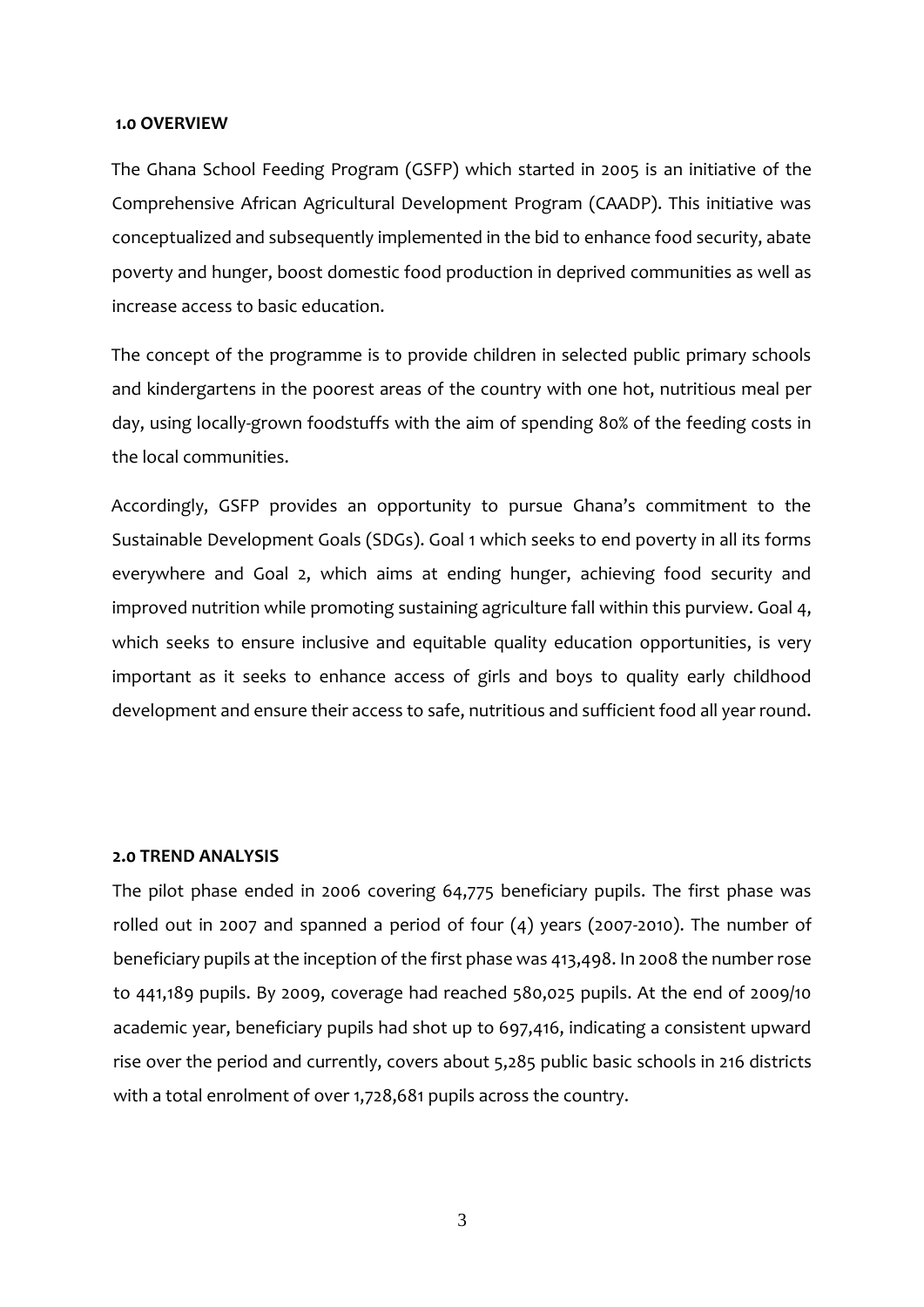The current priority for child development is to promote good nutrition for Ghanaian children and a vehicle for preventive health capacity (through school hygiene and health activities). Another priority is contributing to local economic development given the need to create employment, generate incomes and, through these, local revenues for development. To these ends, markets for local farmers must be systematically promoted and investments directed into building local initiatives required for supporting the programme.

### 3.0 **CASE STUDY ANALYSIS**

When one puts the cocoa growing areas into perspective, it is glaring that the school feeding program serves as an incentive for school enrolment and retention. Primary data gathered during an engagement meeting organized by the Institute for Democratic Governance under the Mondelez Cocoa Life Program across five cocoa districts indicate that most parents are hesitant to enrol their children in schools without the school feeding program. The challenge this poses is that children within the age bracket of 3-8 years are required to walk long distances daily in order to get access to schools with school feeding programs. Similarly schools such as Danyame, Nyamebekyere, Kotosaa and Nsisem recorded a decline in school attendance due to the absence of the school feeding program This situation thus underscores the urgent need to practice school feeding programs in all basic schools.

### 4.0 **COMMUNITY EFFORTS IN IMPLEMENTING THE PROGRAM**

Given the importance of the school feeding program, community members across the five cocoa life project districts (Bia West, Juaboso, Ahafo Ano North, Sekyere East and Awutu Senya) have initiated steps through the assistance of Mondelez Cocoa Life International and its implementing partners in self- financing school feeding programs across schools in their communities. Specifically in the communities of **Danyame, Nsonyameye Kotosaa and Nsinsem** parents or caregiver donate some quantities of farm produce (Cassava, plantain, garden eggs, nkotomire) obtained from the farm. This ensures continues supply of ingredients in running the program. Accordingly a volunteer from the women groups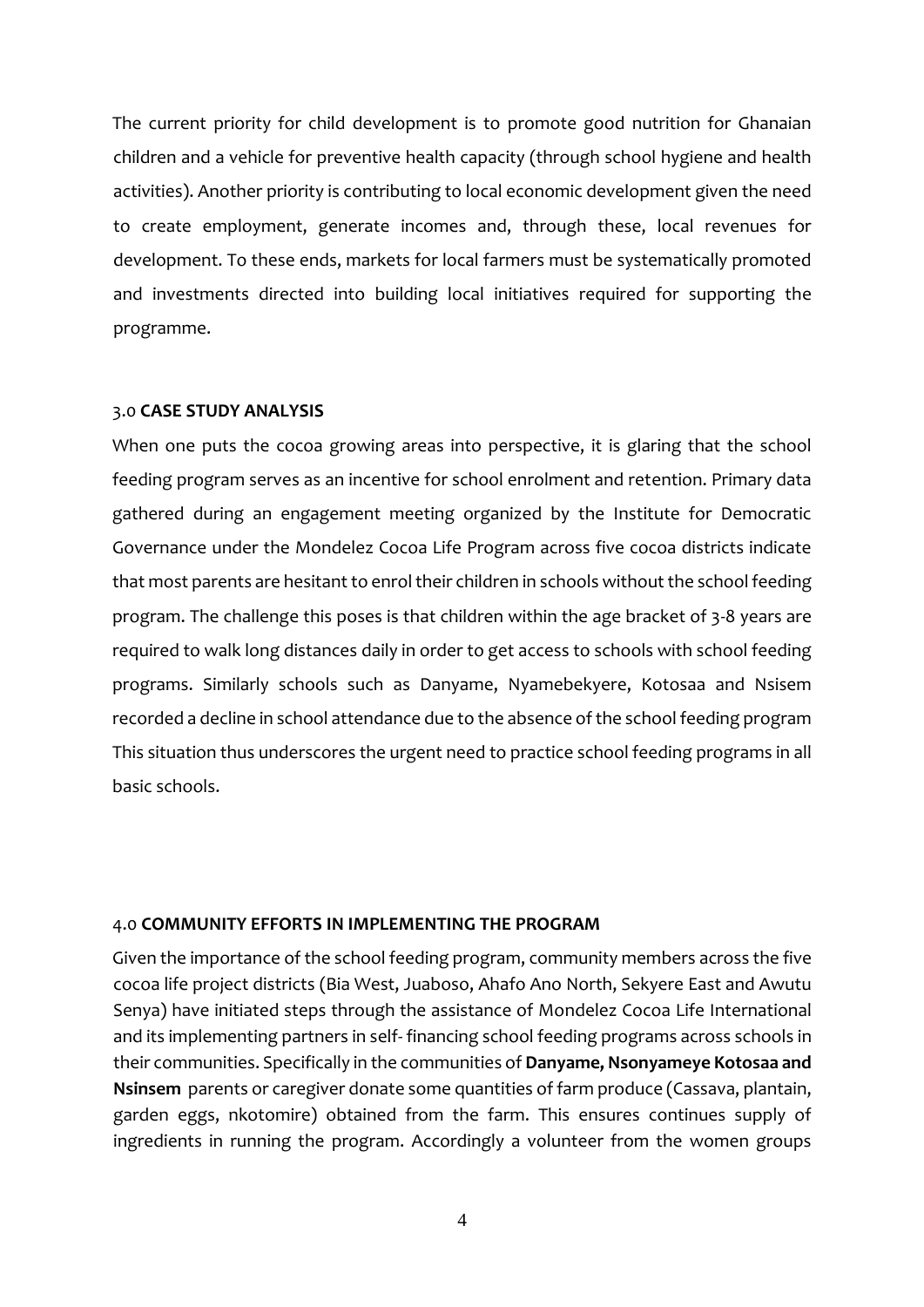within the respective communities have been selected and given termly token as motivation to cook.

A year after its inception there has been an improvement in the enrollment of all four schools within the communities. According to a teacher and a resident of Kotosaa "Absenteeism, truancy and other petty child labour issues have reduced". Parents interviewed across the four communities attested that they now have more hours to work on their farms without thinking about feeding their wards. To this end it is important for all stakeholders to provide them with the relevant support to sustain the program.

#### 5.**0 CONCLUSION AND RECCOMENDATIONS**

The following recommendations if implemented would significantly advance the initial steps taken by the cocoa life communities and other rural areas in their entirety:

- 1. Communities that have already initiated the program should be supported by all relevant stakeholders as a means of complimenting their efforts and sustainability thereof.
- 2. Exploring the linkages between agriculture, health, education and local economic development and approaching them in an integrated manner. The long-standing link between agriculture and nutrition must be emphasized to bring significant returns to small scale farmers, encourage improvements in technology and enhanced research and development.
- 3. School feeding programme implemented as a joint initiative between the assembly and its departments, farmers' organizations, caterers, input providers, local financial institutions and traditional authorities would encourage competitive use of local resources, create decent jobs and achieve sustainable economic activities. To this end budgetary allocation by the District Assemblies in supporting communities would be instrumental.